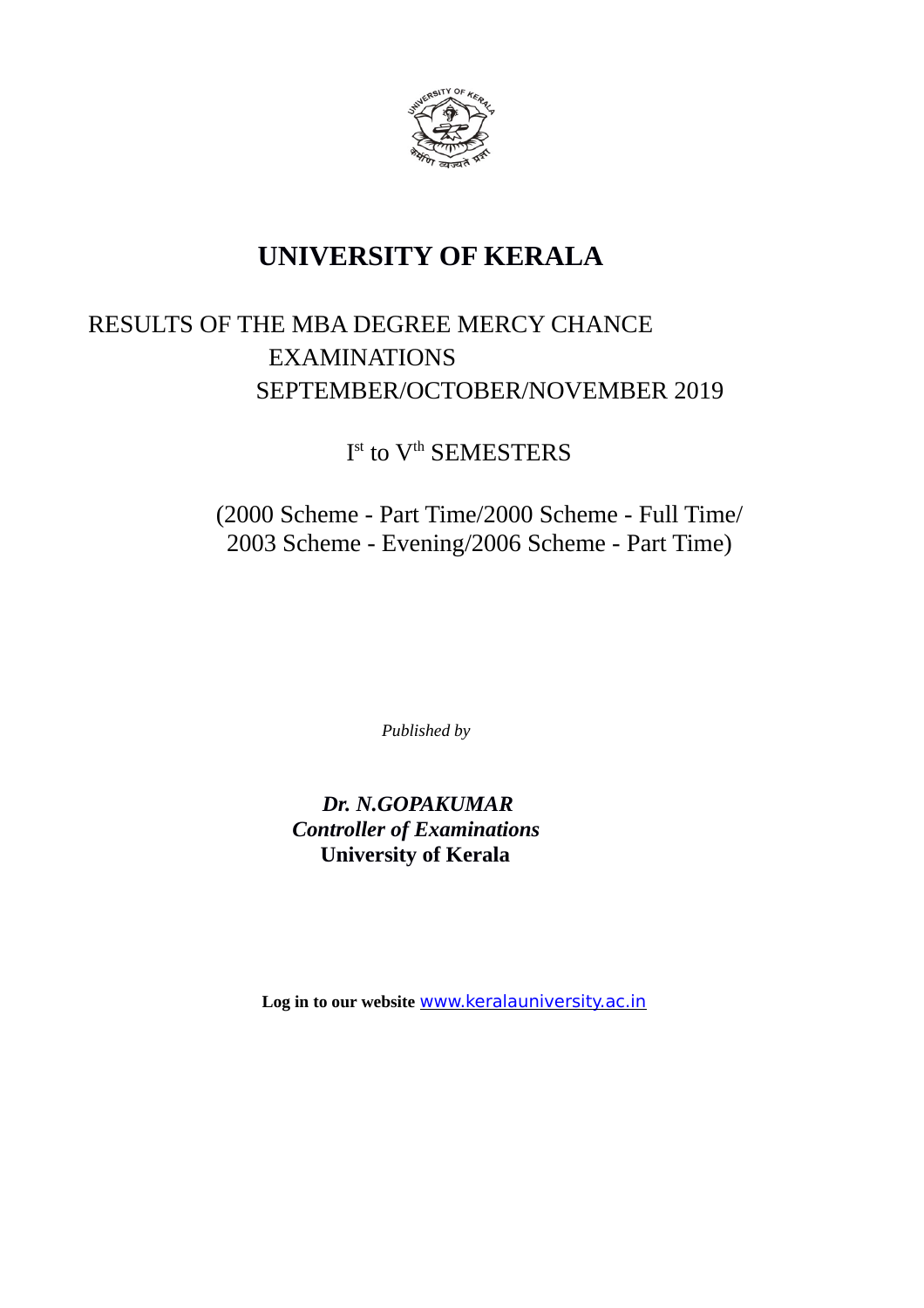#### **Not to be published before: 30/06/2020**

## **UNIVERSITY OF KERALA**

## *Results of the MBA Degree Mercy Chance Examinations September/October/November 2019*

- 1. The following is the provisional list of successful candidates in the MBA Degree Mercy Chance Examinations held in September/ October/ November 2019.
- 2. Mark sheet will be issued to the respective centers on or before 03/09/2020.
- 3. The last date for receipt of applications for scrutiny is 14/07/2020.
	- 4. The results will be available [on www.keralauniversity.ac.in](http://www.keralauniversity.ac.in/)

 **Sd/- Controller of Examinations**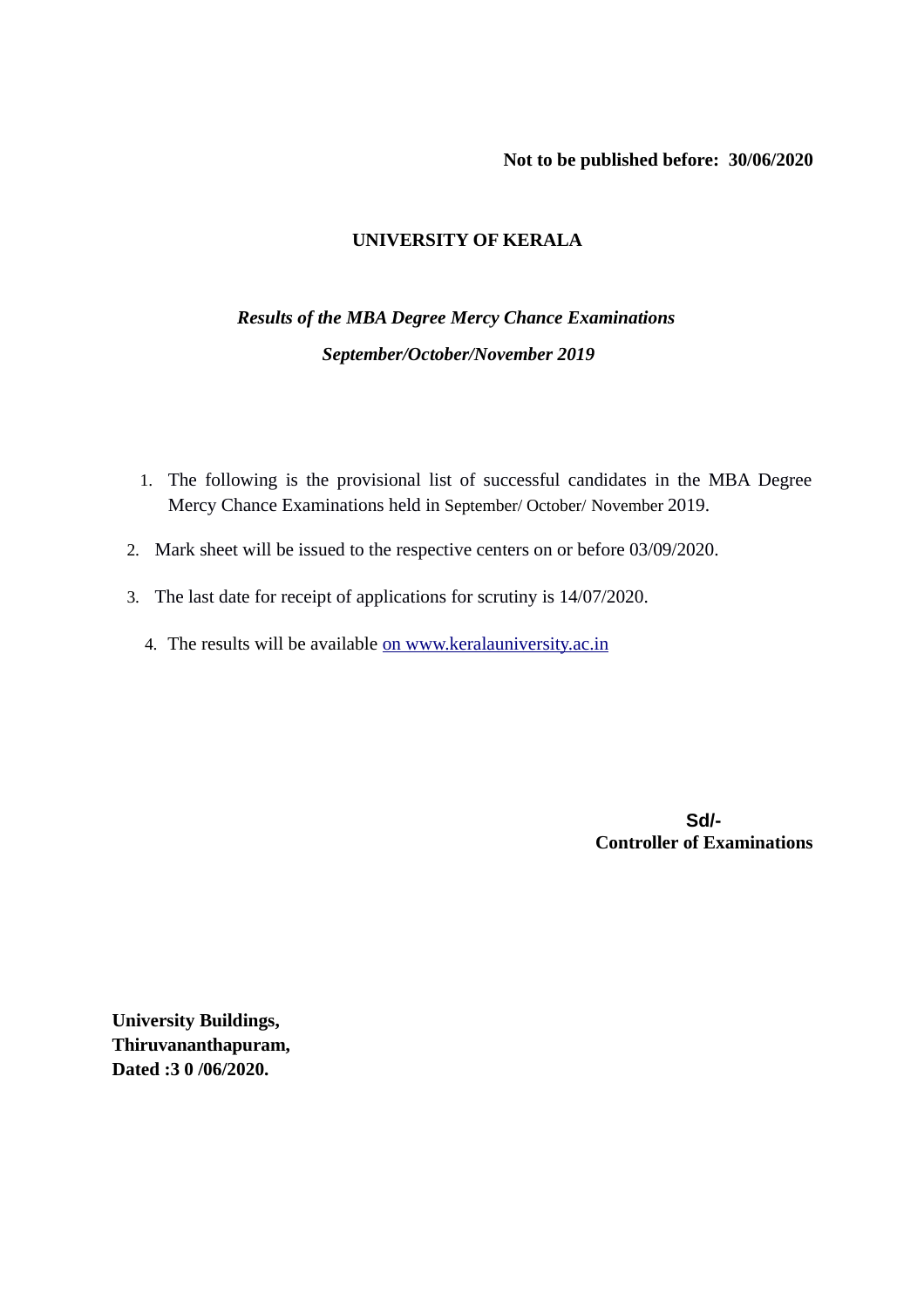## **UNIVERSITY OF KERALA SYNDICATE - IN – CIRCULATION**

The provisional list of Register Numbers of successful candidates at the First, Second, Third, Fourth and Fifth semester MBA (2000 Scheme - Part Time/2000 Scheme - Full Time/ 2003 Scheme - Evening/2006 Scheme - Part Time) Degree Mercy Chance Examinations September/October/November 2019 as declared by the respective Board of Examiners are given below.

| Name of Examination                                                                           | No. of Students |                |                |                  |
|-----------------------------------------------------------------------------------------------|-----------------|----------------|----------------|------------------|
|                                                                                               | Registered      | Appeared       | Passed         | Pass %           |
| First Semester MBA (2000 Scheme-Part Time) Degree<br>Mercy Chance Examination, September 2019 | 3               | 3              | 3              | 100              |
| First Semester MBA (2000 Scheme-Full Time) Degree<br>Mercy Chance Examination, September 2019 | 1               | $\Omega$       | $\theta$       | $\overline{0}$   |
| First Semester MBA (2003 Scheme-Evening) Degree<br>Mercy Chance Examination, September 2019   | $\overline{2}$  | $\mathbf{1}$   | $\mathbf{1}$   | 50               |
| First Semester MBA (2006 Scheme-Part Time) Degree<br>Mercy Chance Examination, September 2019 | 3               | 3              | $\theta$       | $\overline{0}$   |
| Second Semester MBA (2006 Scheme-Part Time)<br>Degree Mercy Chance Examination, October 2019  | $\overline{2}$  | $\mathbf{1}$   | $\theta$       | $\overline{0}$   |
| Third Semester MBA (2000 Scheme-Part Time)<br>Degree Mercy Chance Examination, October 2019   | $\mathbf{1}$    | $\mathbf{1}$   | $\mathbf{1}$   | 100              |
| Third Semester MBA (2003 Scheme-Evening) Degree<br>Mercy Chance Examination, October 2019     | $\overline{2}$  | $\overline{0}$ | $\overline{0}$ | $\boldsymbol{0}$ |
| Fourth Semester MBA (2000 Scheme-Part Time)<br>Degree Mercy Chance Examination, November 2019 | $\mathbf 1$     | $\mathbf{1}$   | $\mathbf{1}$   | 100              |
| Fourth Semester MBA (2003 Scheme-Evening)<br>Degree Mercy Chance Examination, November 2019   | $\overline{2}$  | $\Omega$       | $\theta$       | $\boldsymbol{0}$ |
| Fifth Semester MBA (2000 Scheme-Part Time)<br>Degree Mercy Chance Examination, November 2019  | 1               | $\mathbf{1}$   | $\mathbf{1}$   | 100              |
| Fifth Semester MBA (2003 Scheme-Evening) Degree<br>Mercy Chance Examination, November 2019    | $\overline{2}$  | $\overline{0}$ | $\overline{0}$ | $\boldsymbol{0}$ |

The results may be approved. It is proposed to publish the results on 30/06/2020.

 **Sd/- Controller of Examinations**

**University Buildings, Thiruvananthapuram Dated : 30/06/2020**

To

- 1. All Syndicate Members
- 2. The P.S. to V.C./ P.V.C.
- 3. The P.A. to Registrar/C.E.
- 4. PRO/Enquiry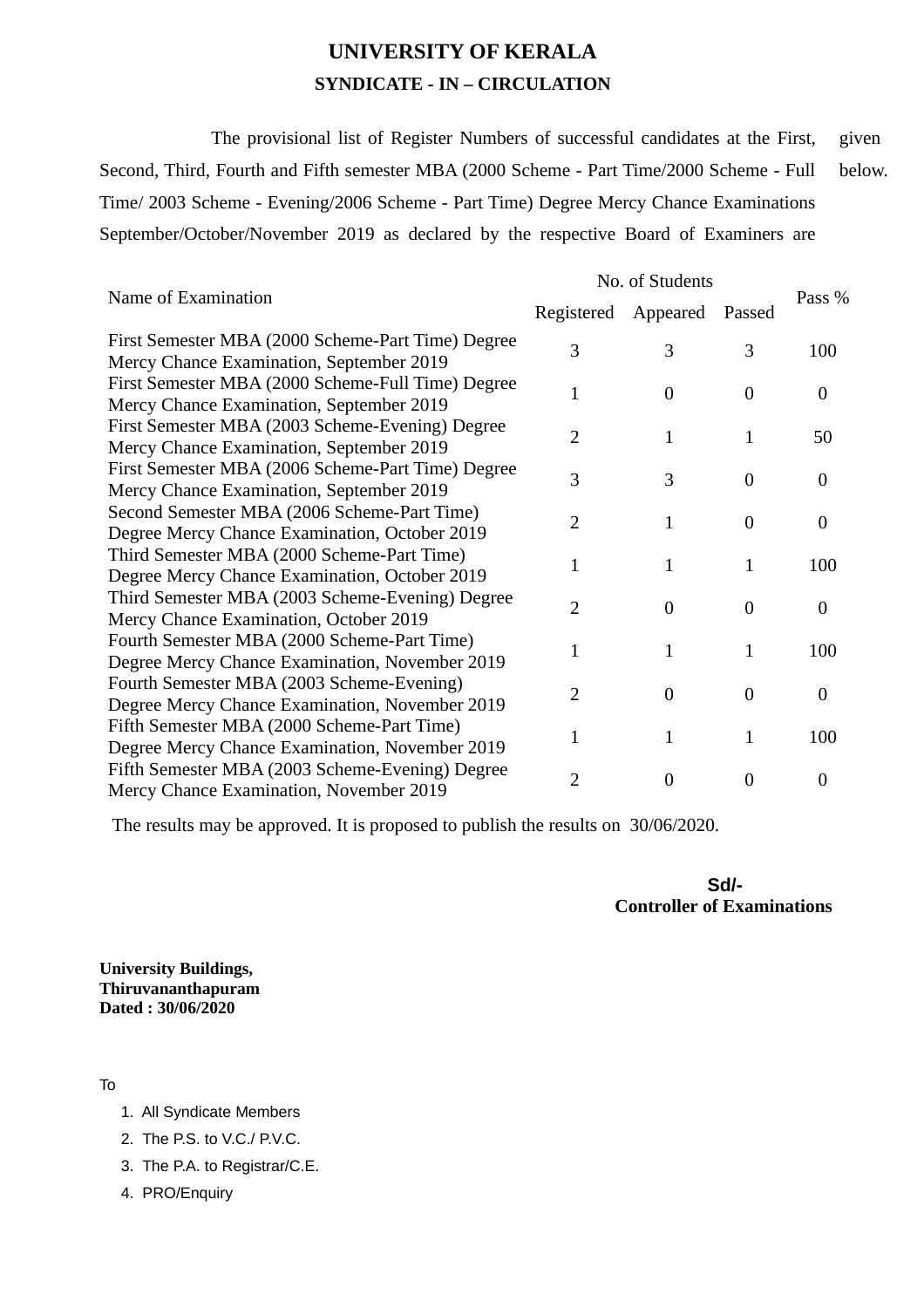### **FIRST SEMESTER MBA (2000 SCHEME-PART TIME) DEGREE MERCY CHANCE EXAMINATION, SEPTEMBER 2019**

### **CENTRE: INSTITUTE OF MANAGEMENT IN KEARALA, TVPM**

**Passed Register Numbers: 1101 1102 1103**

 **Sd/- Controller of Examinations**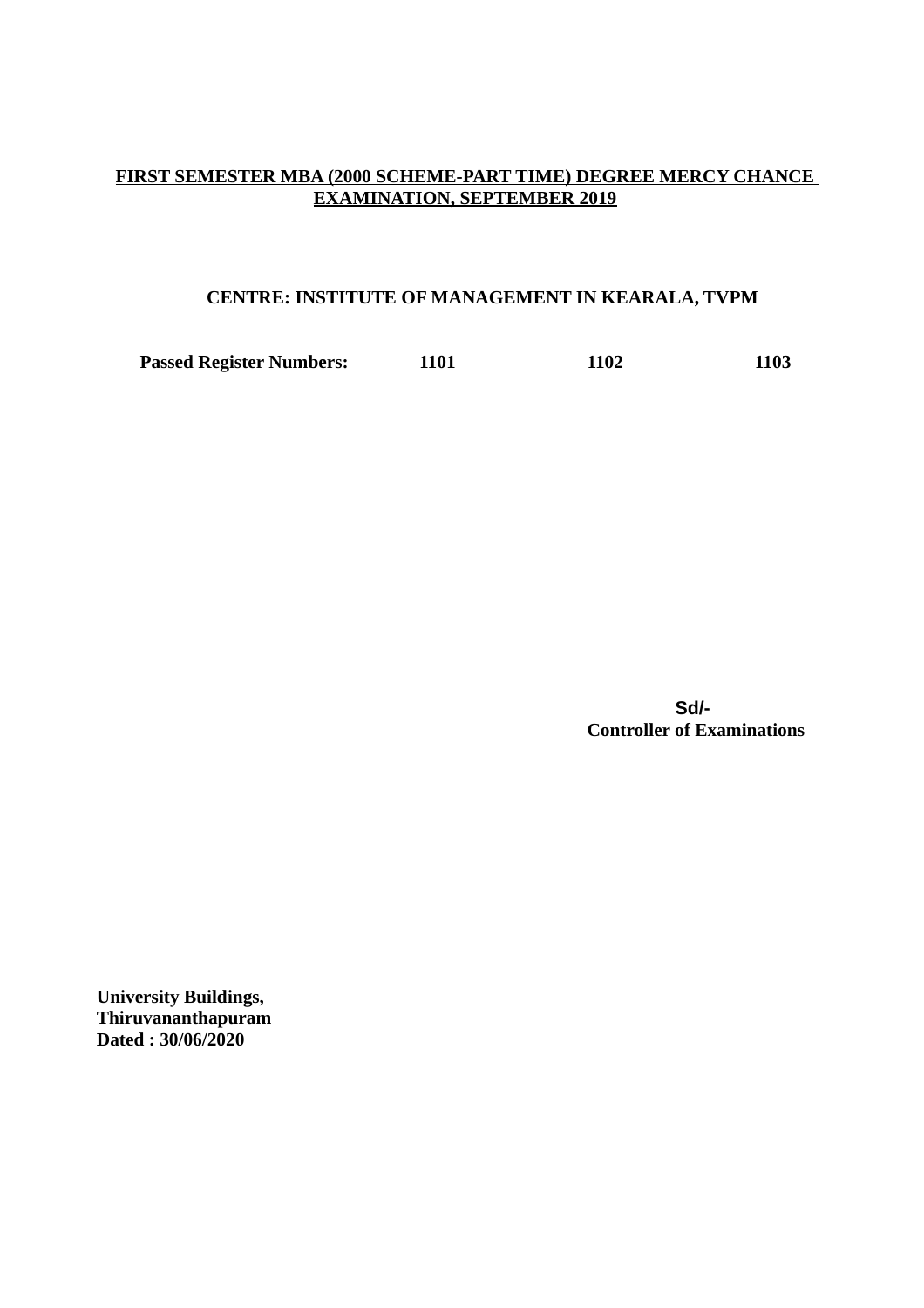## **FIRST SEMESTER MBA (2000 SCHEME-FULL TIME) DEGREE MERCY CHANCE EXAMINATION, SEPTEMBER 2019**

## **CENTRE: INSTITUTE OF MANAGEMENT IN KEARALA, TVPM**

**Passed Register Numbers:** Nil

 **Sd/- Controller of Examinations**

**University Buildings, Thiruvananthapuram Dated : 30/06/2020**

## **FIRST SEMESTER MBA (2003 SCHEME-EVENING) DEGREE MERCY CHANCE EXAMINATION, SEPTEMBER 2019**

### **CENTRE: INSTITUTE OF MANAGEMENT IN KEARALA, TVPM**

**Passed Register Numbers: 3102**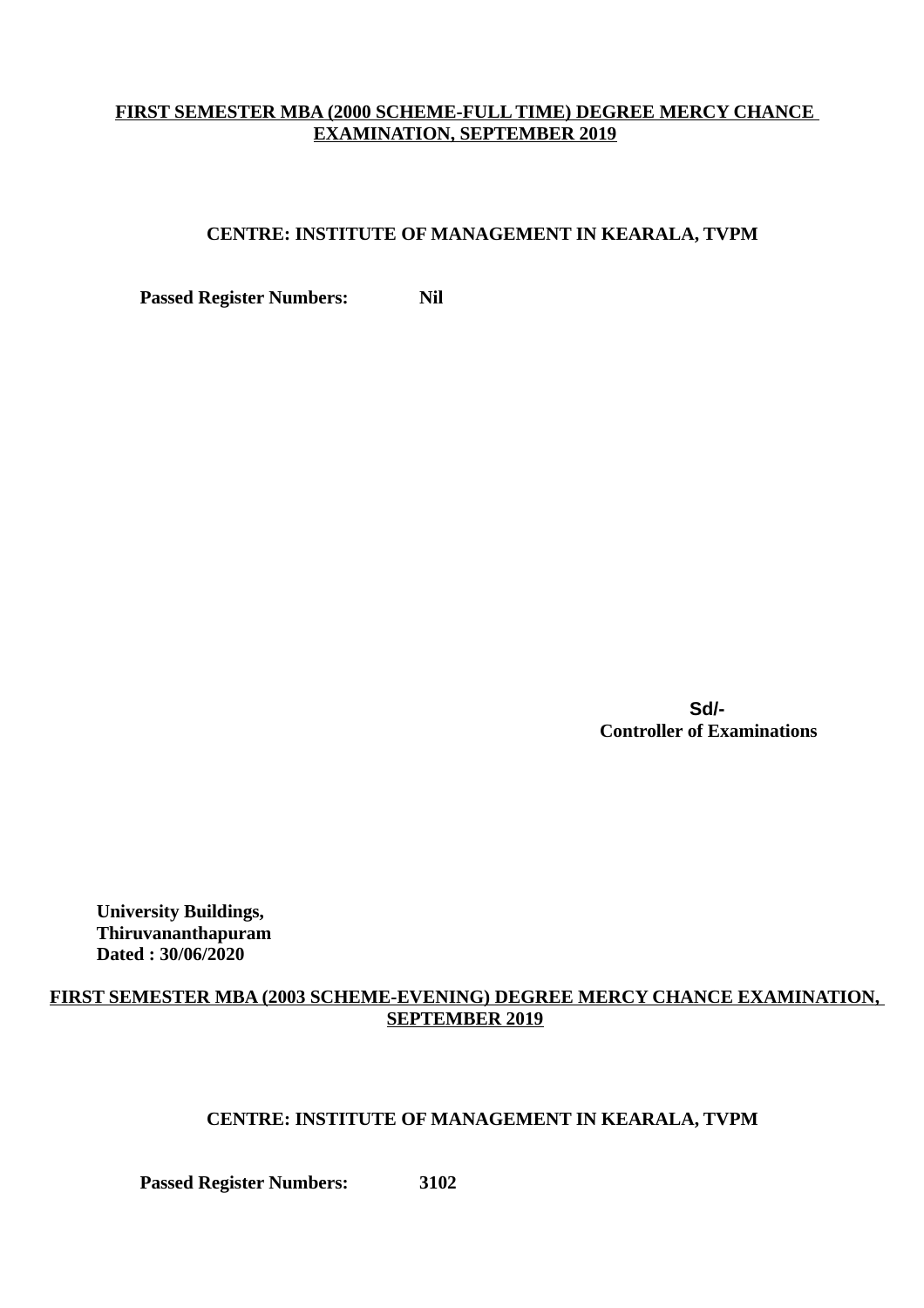**Sd/- Controller of Examinations**

**University Buildings, Thiruvananthapuram Dated :30/06/2020**

## **FIRST SEMESTER MBA (2006 SCHEME-PART TIME) DEGREE MERCY CHANCE EXAMINATION, SEPTEMBER 2019**

## **CENTRE: INSTITUTE OF MANAGEMENT IN KEARALA, TVPM**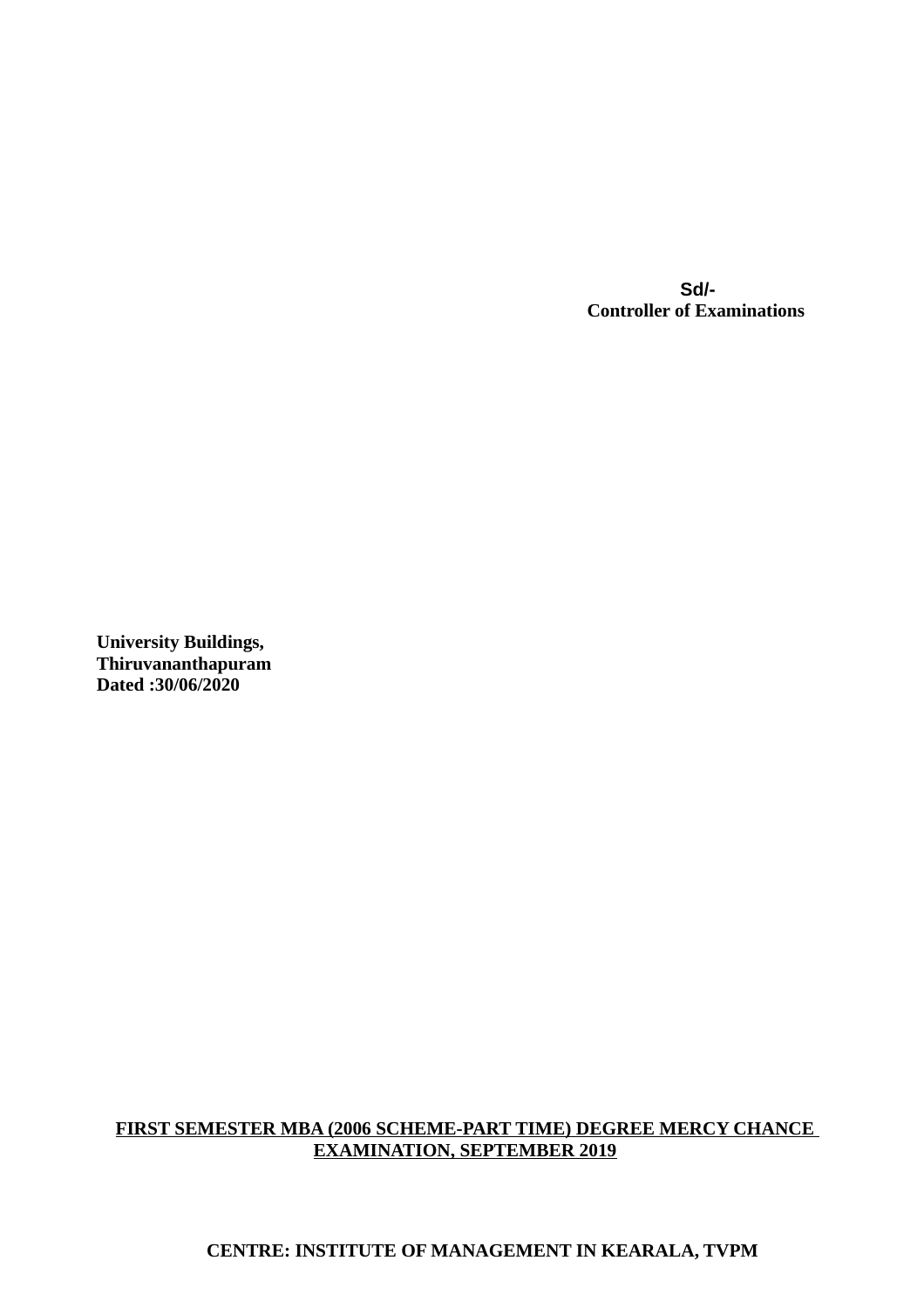**Passed Register Numbers: Nil**

 **Sd/**- **Controller of Examinations**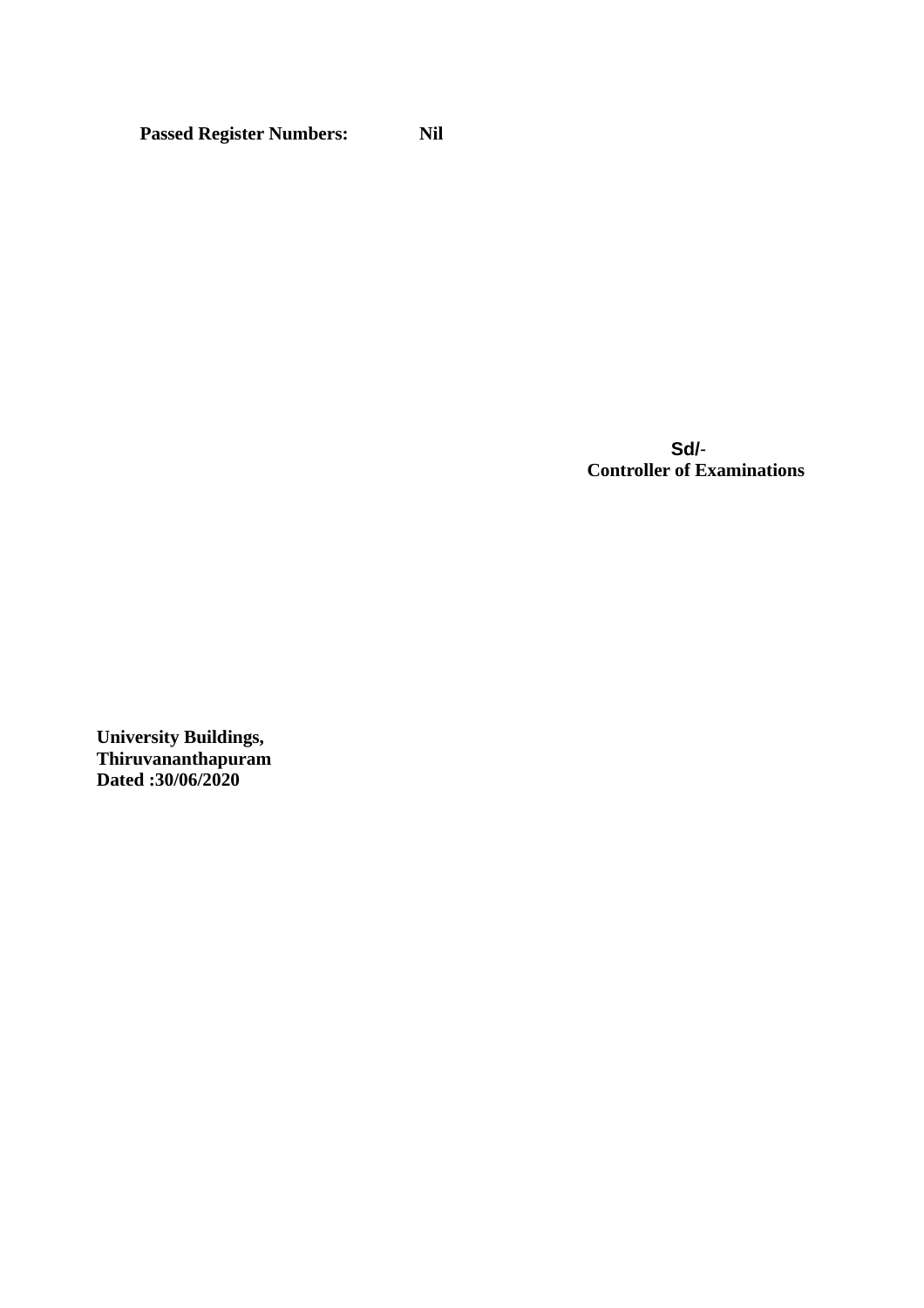## **SECOND SEMESTER MBA (2006 SCHEME-PART TIME) DEGREE MERCY CHANCE EXAMINATION, OCTOBER 2019**

## **CENTRE: INSTITUTE OF MANAGEMENT IN KEARALA, TVPM**

**Passed Register Numbers:** Nil

 **Sd/- Controller of Examinations**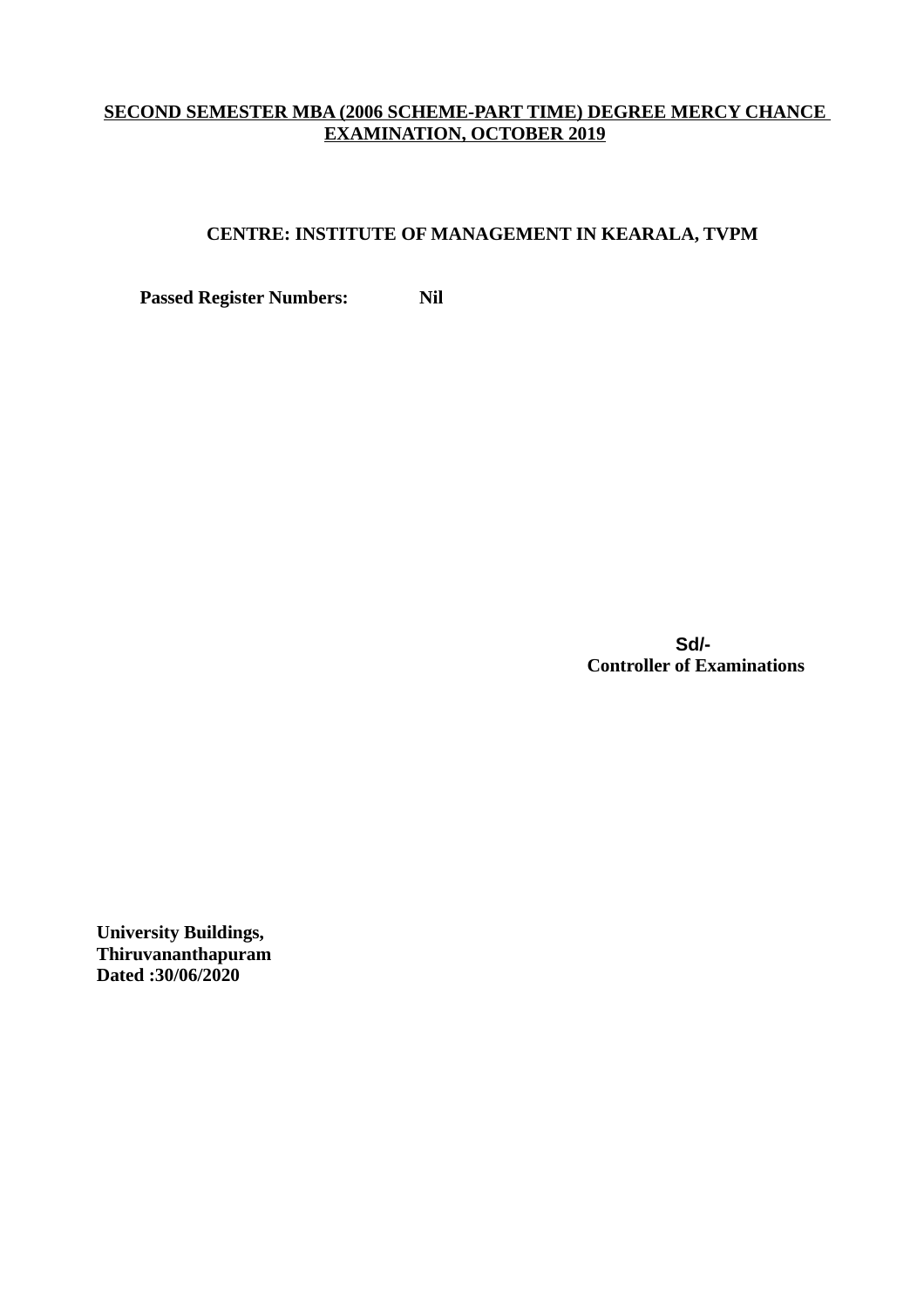## **THIRD SEMESTER MBA (2000 SCHEME-PART TIME) DEGREE MERCY CHANCE EXAMINATION, OCTOBER 2019**

#### **CENTRE: INSTITUTE OF MANAGEMENT IN KEARALA, TVPM**

**Passed Register Numbers: 1301**

 **Sd/- Controller of Examinations**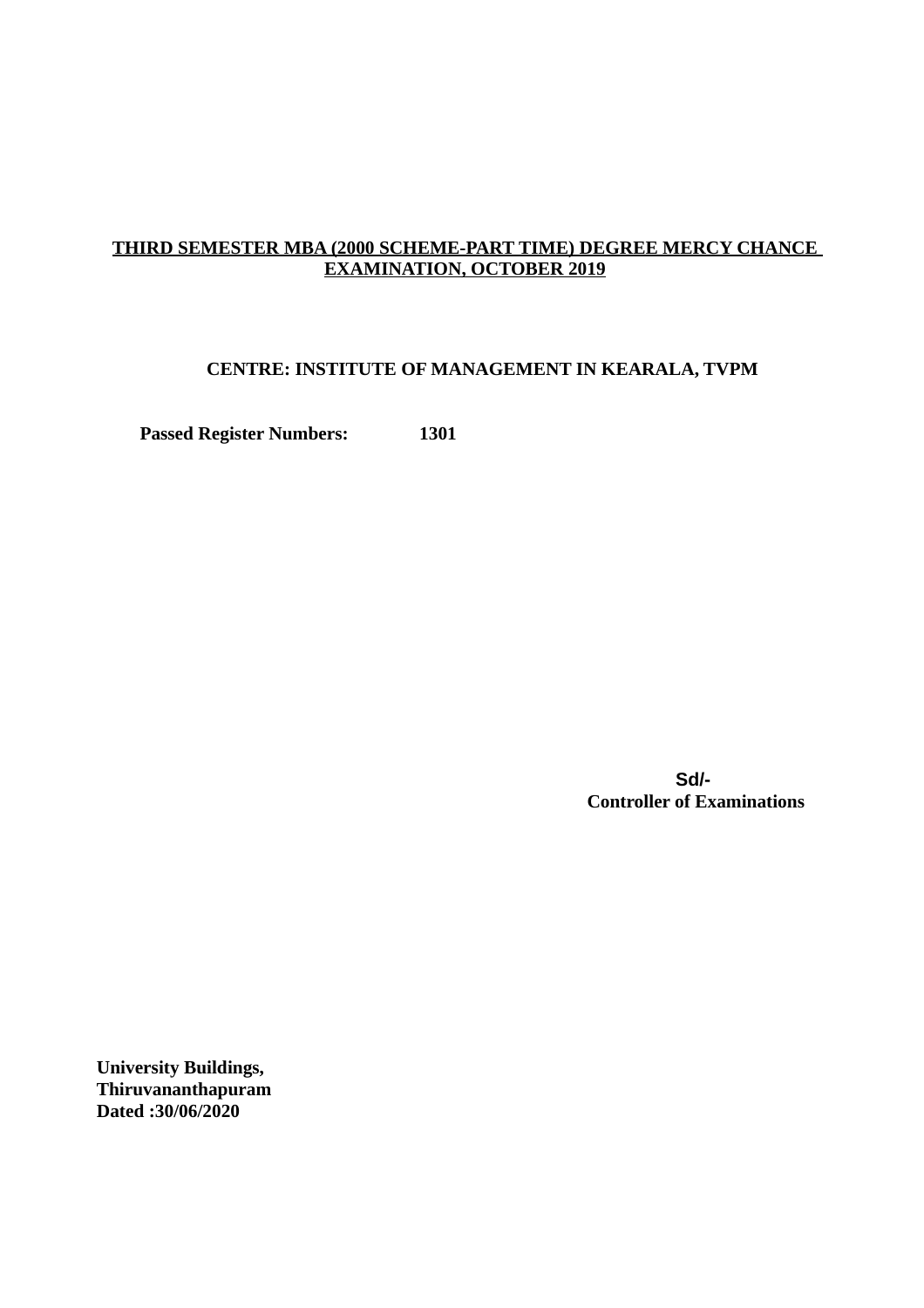## **THIRD SEMESTER MBA (2003 SCHEME-EVENING) DEGREE MERCY CHANCE EXAMINATION, OCTOBER 2019**

## **CENTRE: INSTITUTE OF MANAGEMENT IN KEARALA, TVPM**

**Passed Register Numbers: Nil**

 **Sd/- Controller of Examinations**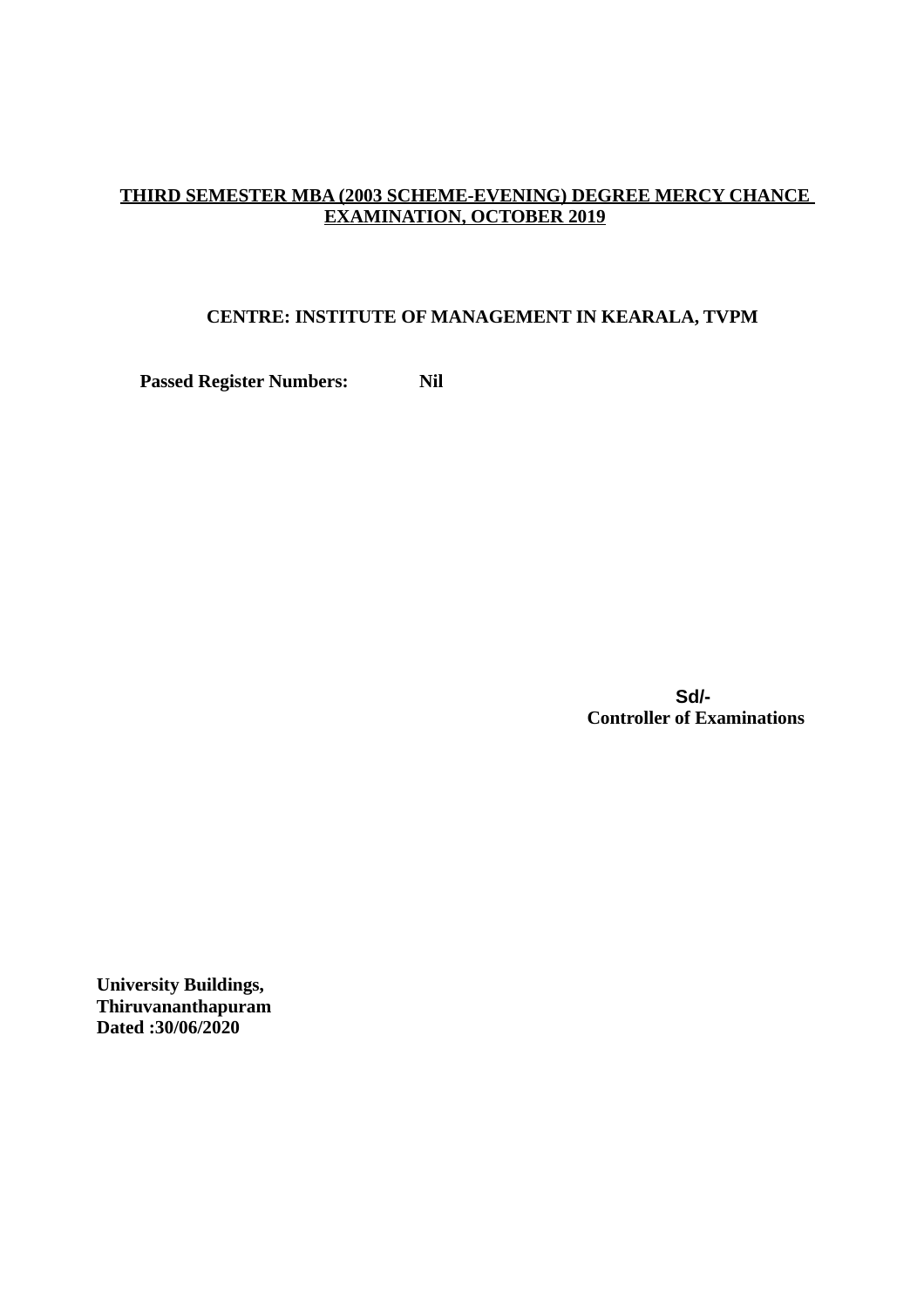## **FOURTH SEMESTER MBA (2000 SCHEME-PART TIME) DEGREE MERCY CHANCE EXAMINATION, NOVEMBER 2019**

#### **CENTRE: INSTITUTE OF MANAGEMENT IN KEARALA, TVPM**

**Passed Register Numbers: 1401**

 **Sd/**- **Controller of Examinations**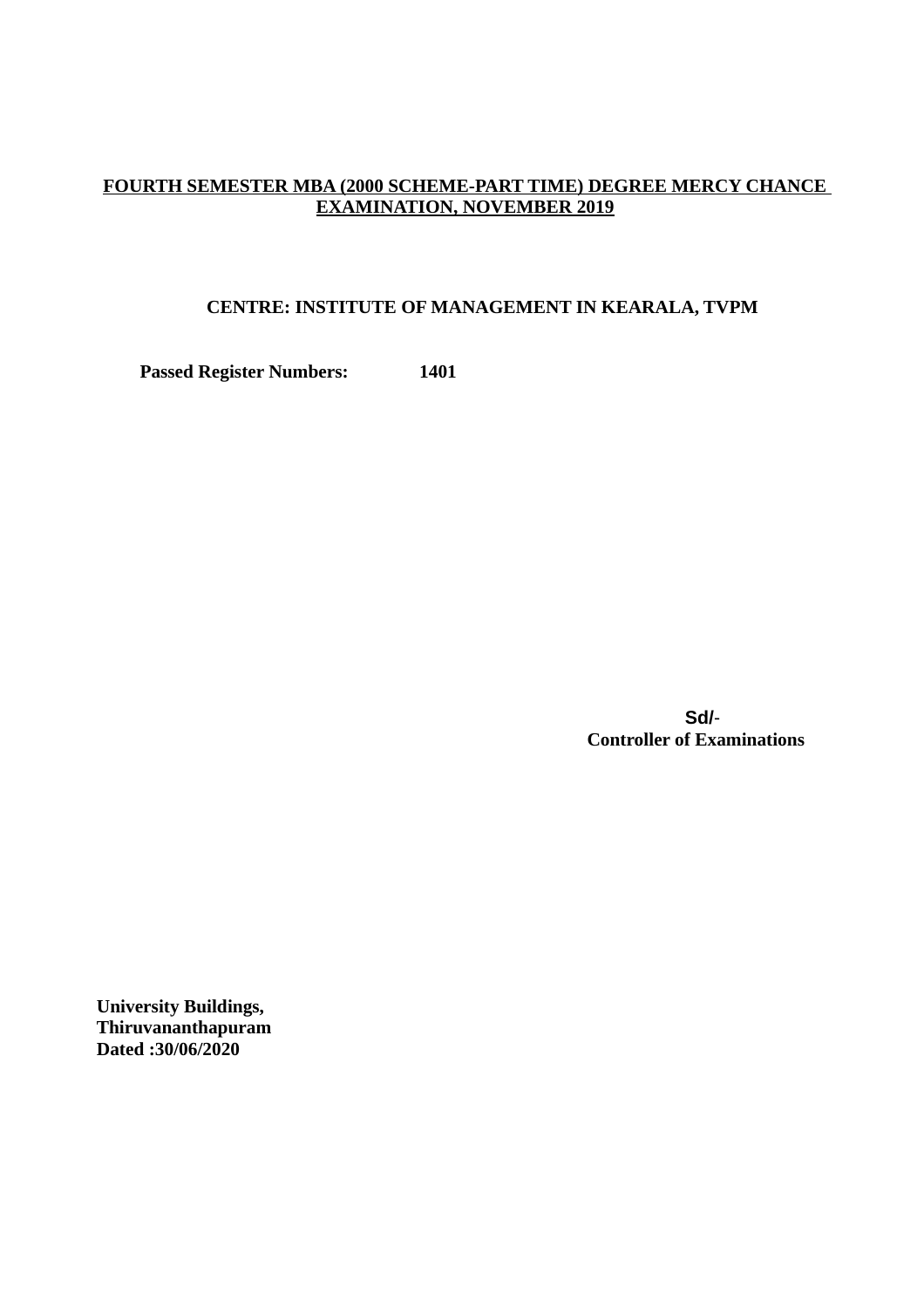## **FOURTH SEMESTER MBA (2003 SCHEME-EVENING) DEGREE MERCY CHANCE EXAMINATION, NOVEMBER 2019**

## **CENTRE: INSTITUTE OF MANAGEMENT IN KEARALA, TVPM**

**Passed Register Numbers:** Nil

 **Sd/- Controller of Examinations**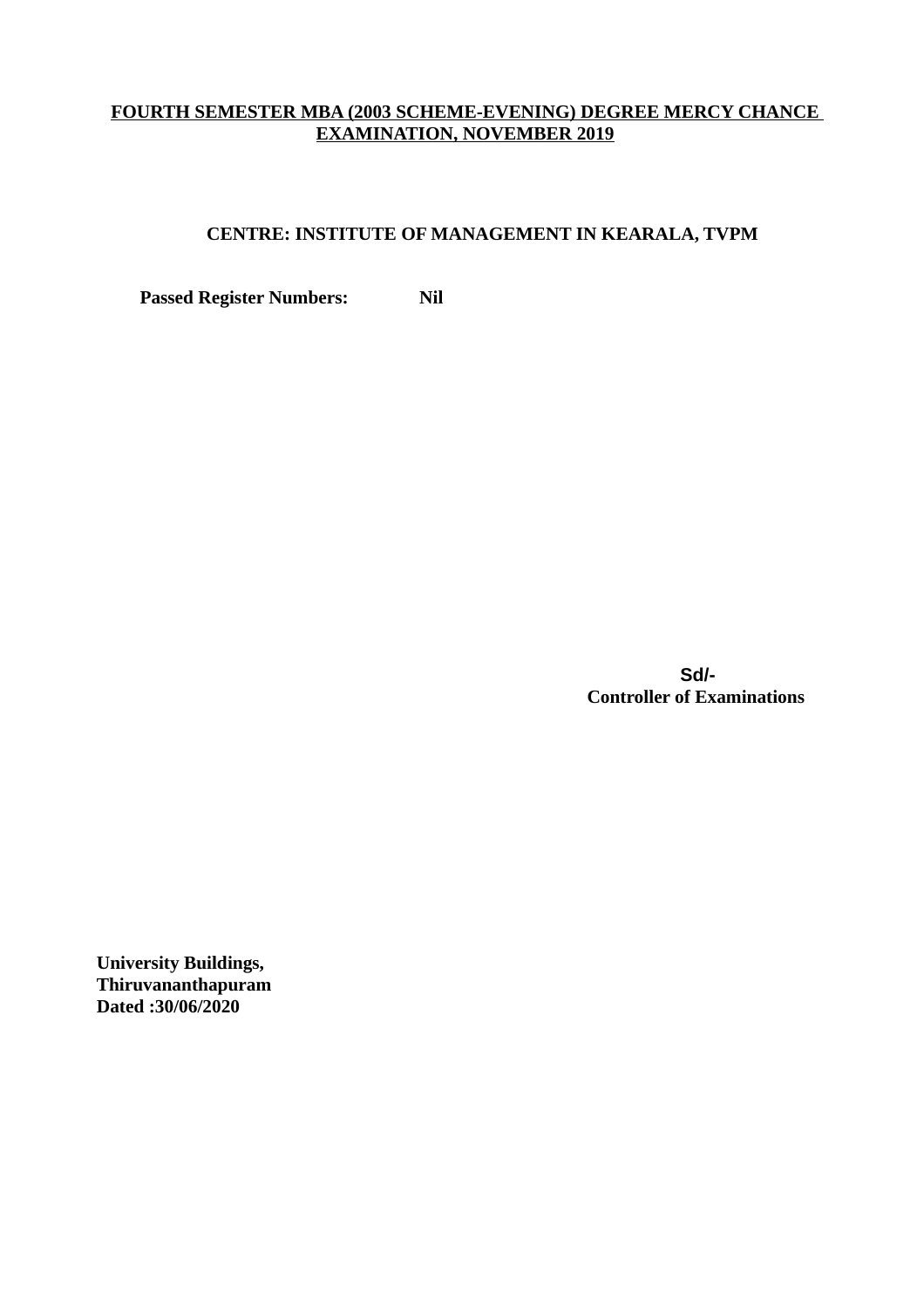## **FIFTH SEMESTER MBA (2000 SCHEME-PART TIME) DEGREE MERCY CHANCE EXAMINATION, NOVEMBER 2019**

### **CENTRE: INSTITUTE OF MANAGEMENT IN KEARALA, TVPM**

**Passed Register Numbers: 1501**

 **Sd/- Controller of Examinations**